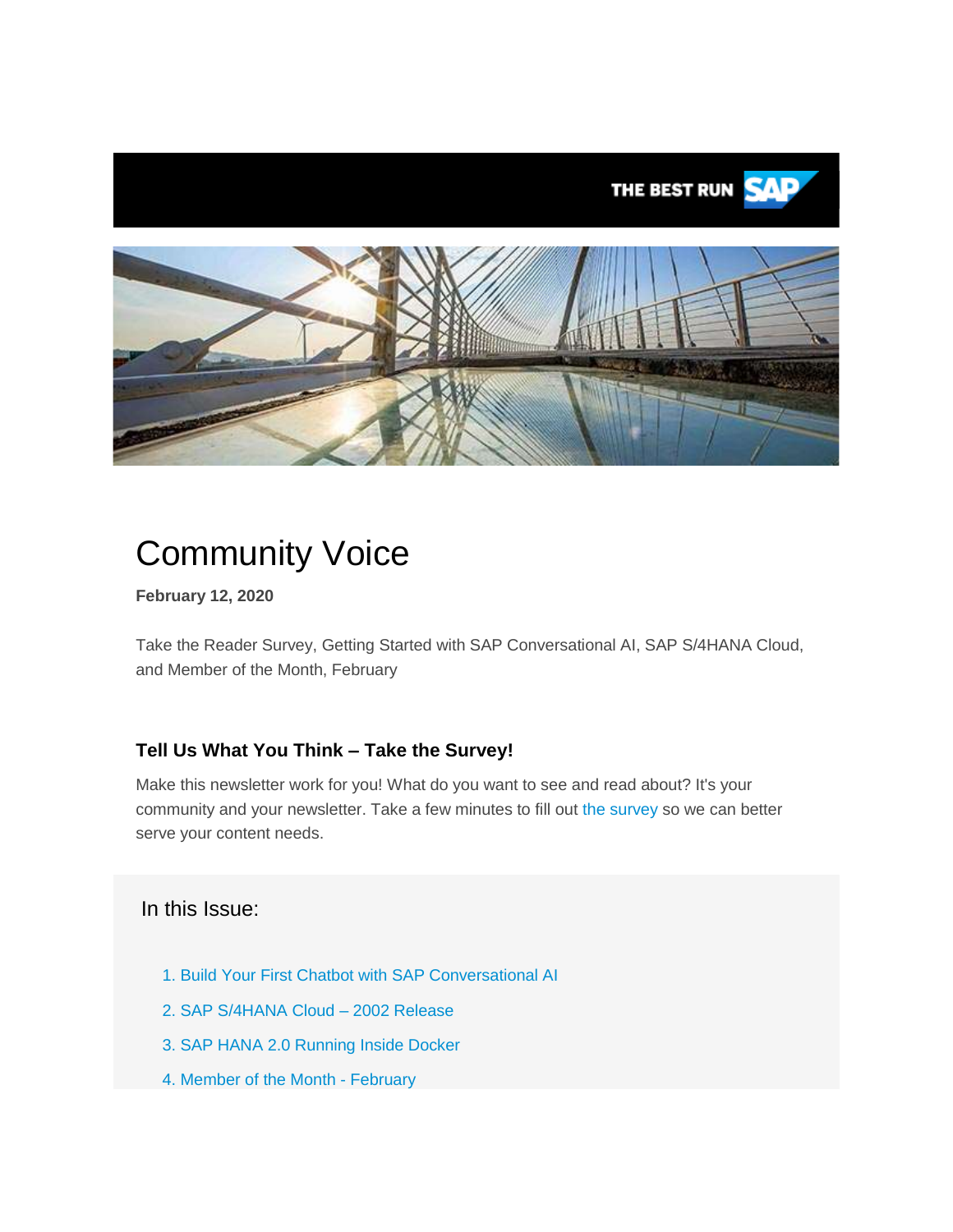#### <span id="page-1-0"></span>**1. Build Your First Chatbot with SAP Conversational AI**

SAP Conversational AI is an end-to-end chatbot platform combined with a powerful digital assistant designed for the enterprise. In this [guide,](https://s4cloudae36f1aac.hana.ondemand.com/data-buffer/sap/public/cuan/link/100/50BF25DB2C3EF28BB66439B30B9416A55DA51FD0?_V_=2&_K11_=2E9A31050C2677A5DC5092DA8E9BDF976A4672D2&_L54AD1F204_=c2NlbmFyaW89TUxDUEcmdGVuYW50PW15MzAwNzIzLnM0aGFuYS5vbmRlbWFuZC5jb20mdGFyZ2V0PWh0dHBzOi8vYmxvZ3Muc2FwLmNvbS8yMDIwLzAxLzEwL2J1aWxkLXlvdXItZmlyc3QtZmFxLWNoYXRib3Qtd2l0aC1zYXAtY29udmVyc2F0aW9uYWwtYWkvP3NvdXJjZT1lbWFpbC1nLWNvbW11bml0eS1uZXdzbGV0dGVyLUZlYjIwJnNhcC1vdXRib3VuZC1pZD01MEJGMjVEQjJDM0VGMjhCQjY2NDM5QjMwQjk0MTZBNTVEQTUxRkQwJnNvdXJjZT1lbWFpbC1zbWMtY29tbXVuaXR5X3ZvaWNl&_K13_=124&_K14_=266133c3a949291032c7d4e85e02a6f11bff9e88c9c7b83bfb3bbd793cf4a029) SAP's [Paul Pinard](https://s4cloudae36f1aac.hana.ondemand.com/data-buffer/sap/public/cuan/link/100/50BF25DB2C3EF28BB66439B30B9416A55DA51FD0?_V_=2&_K11_=5DF912A95DD2580078E5A0D0B7689751B3A4DB57&_L54AD1F204_=c2NlbmFyaW89TUxDUEcmdGVuYW50PW15MzAwNzIzLnM0aGFuYS5vbmRlbWFuZC5jb20mdGFyZ2V0PWh0dHBzOi8vcGVvcGxlLnNhcC5jb20vcGF1bC1waW5hcmQ/c291cmNlPWVtYWlsLWctY29tbXVuaXR5LW5ld3NsZXR0ZXItZmViMjAmc2FwLW91dGJvdW5kLWlkPTUwQkYyNURCMkMzRUYyOEJCNjY0MzlCMzBCOTQxNkE1NURBNTFGRDAmc291cmNlPWVtYWlsLXNtYy1jb21tdW5pdHlfdm9pY2U&_K13_=124&_K14_=fa9cb31a50db6632718be7c78338b801d9fa6f346185a9aac8c364b2a264033a) walks you through how you can build an FAQ chatbot using the SAP Conversational AI platform. Then, check out the [tutorials on getting started](https://s4cloudae36f1aac.hana.ondemand.com/data-buffer/sap/public/cuan/link/100/50BF25DB2C3EF28BB66439B30B9416A55DA51FD0?_V_=2&_K11_=163457EED75684C781D06361D0E015691E239101&_L54AD1F204_=c2NlbmFyaW89TUxDUEcmdGVuYW50PW15MzAwNzIzLnM0aGFuYS5vbmRlbWFuZC5jb20mdGFyZ2V0PWh0dHBzOi8vZGV2ZWxvcGVycy5zYXAuY29tL3R1dG9yaWFscy9jYWktYm90LWdldHRpbmctc3RhcnRlZC5odG1sP3NvdXJjZT1lbWFpbC1nLWNvbW11bml0eS1uZXdzbGV0dGVyLWZlYjIwJnNhcC1vdXRib3VuZC1pZD01MEJGMjVEQjJDM0VGMjhCQjY2NDM5QjMwQjk0MTZBNTVEQTUxRkQwJnNvdXJjZT1lbWFpbC1zbWMtY29tbXVuaXR5X3ZvaWNl&_K13_=124&_K14_=2fc98ec8ddc4ab36a7d4abb0b9384fce4b57879cb7f5f1eab76369a26844a31a) creating an SAP Conversational AI account. [Watch this demo](https://s4cloudae36f1aac.hana.ondemand.com/data-buffer/sap/public/cuan/link/100/50BF25DB2C3EF28BB66439B30B9416A55DA51FD0?_V_=2&_K11_=246BB2E7FD5892F77B16B39D6342D758F6AEC547&_L54AD1F204_=c2NlbmFyaW89TUxDUEcmdGVuYW50PW15MzAwNzIzLnM0aGFuYS5vbmRlbWFuZC5jb20mdGFyZ2V0PWh0dHBzOi8vd3d3LnlvdXR1YmUuY29tL3dhdGNoP3Y9SE5oUHhFOHV4bGsmdD0ycyZzb3VyY2U9ZW1haWwtZy1jb21tdW5pdHktbmV3c2xldHRlci1mZWIyMCZzYXAtb3V0Ym91bmQtaWQ9NTBCRjI1REIyQzNFRjI4QkI2NjQzOUIzMEI5NDE2QTU1REE1MUZEMCZzb3VyY2U9ZW1haWwtc21jLWNvbW11bml0eV92b2ljZQ&_K13_=124&_K14_=ff3493a614ee427ee8dfe366967e8affb0ae1a9cf5b83b2fdf59274060122557) of our end-to-end bot building platform on how to build enterprise chatbots. Be sure to read [Conversational AI is Taking Our Jobs –](https://s4cloudae36f1aac.hana.ondemand.com/data-buffer/sap/public/cuan/link/100/50BF25DB2C3EF28BB66439B30B9416A55DA51FD0?_V_=2&_K11_=8F5D97183BA10C36F496107754A62489BA6F931C&_L54AD1F204_=c2NlbmFyaW89TUxDUEcmdGVuYW50PW15MzAwNzIzLnM0aGFuYS5vbmRlbWFuZC5jb20mdGFyZ2V0PWh0dHBzOi8vYmxvZ3Muc2FwLmNvbS8yMDIwLzAxLzA3L2NvbnZlcnNhdGlvbmFsLWFpLWlzLXRha2luZy1vdXItam9icy10aGFuay1nb29kbmVzcy8/c291cmNlPWVtYWlsLWctY29tbXVuaXR5LW5ld3NsZXR0ZXItRmViMjAmc2FwLW91dGJvdW5kLWlkPTUwQkYyNURCMkMzRUYyOEJCNjY0MzlCMzBCOTQxNkE1NURBNTFGRDAmc291cmNlPWVtYWlsLXNtYy1jb21tdW5pdHlfdm9pY2U&_K13_=124&_K14_=3c7bf64bac86d53b0a969b2d22dcef6d9665a8be78c855bf95e7ac553cc7fdab) Thank Goodness, by SAP's [Jeff Mills.](https://s4cloudae36f1aac.hana.ondemand.com/data-buffer/sap/public/cuan/link/100/50BF25DB2C3EF28BB66439B30B9416A55DA51FD0?_V_=2&_K11_=CA2BED6FD58EE4BE226298A0ACC29E9171F4D177&_L54AD1F204_=c2NlbmFyaW89TUxDUEcmdGVuYW50PW15MzAwNzIzLnM0aGFuYS5vbmRlbWFuZC5jb20mdGFyZ2V0PWh0dHBzOi8vcGVvcGxlLnNhcC5jb20vamVmZi5taWxsczI/c291cmNlPWVtYWlsLWctY29tbXVuaXR5LW5ld3NsZXR0ZXItZmViMjAmc2FwLW91dGJvdW5kLWlkPTUwQkYyNURCMkMzRUYyOEJCNjY0MzlCMzBCOTQxNkE1NURBNTFGRDAmc291cmNlPWVtYWlsLXNtYy1jb21tdW5pdHlfdm9pY2U&_K13_=124&_K14_=317f345bc796fb95e0ded3efaa01c7011417d95bc63e19c45e87aa89d6a9c8b4)



### <span id="page-1-1"></span>**2. SAP S/4HANA Cloud – 2002 Release**

The first release of the new year brings innovations and adds a lot more features and improvements that support the intelligent enterprise. In this blog post, SAP's [Sven Denecken](https://s4cloudae36f1aac.hana.ondemand.com/data-buffer/sap/public/cuan/link/100/50BF25DB2C3EF28BB66439B30B9416A55DA51FD0?_V_=2&_K11_=B104F3D5996EEFD040F02CB470E158645A01CFFB&_L54AD1F204_=c2NlbmFyaW89TUxDUEcmdGVuYW50PW15MzAwNzIzLnM0aGFuYS5vbmRlbWFuZC5jb20mdGFyZ2V0PWh0dHBzOi8vcGVvcGxlLnNhcC5jb20vc3Zlbi5kZW5lY2tlbj9zb3VyY2U9ZW1haWwtZy1jb21tdW5pdHktbmV3c2xldHRlci1mZWIyMCZzYXAtb3V0Ym91bmQtaWQ9NTBCRjI1REIyQzNFRjI4QkI2NjQzOUIzMEI5NDE2QTU1REE1MUZEMCZzb3VyY2U9ZW1haWwtc21jLWNvbW11bml0eV92b2ljZQ&_K13_=124&_K14_=1ad46bcfc2c1c55bb02dae5d918380e2997f7306eb8502840be235851131398e) covers the capabiltiies embedded in SAP Analytics Cloud (SAC). Also, you'll find more intelligent robotic process automation (iRPA) capabilities in SAP S/4HANA Cloud. Read about Sven's favorites of some of the latest and greatest SAP #S4HANA #Cloud 2002 highlights.

#### [SAP S/4HANA Cloud –](https://s4cloudae36f1aac.hana.ondemand.com/data-buffer/sap/public/cuan/link/100/50BF25DB2C3EF28BB66439B30B9416A55DA51FD0?_V_=2&_K11_=8BDCBDAA903C035E998B1BA265521ED464196A20&_L54AD1F204_=c2NlbmFyaW89TUxDUEcmdGVuYW50PW15MzAwNzIzLnM0aGFuYS5vbmRlbWFuZC5jb20mdGFyZ2V0PWh0dHBzOi8vYmxvZ3Muc2FwLmNvbS8yMDIwLzAxLzI5L3NhcC1zLTRoYW5hLWNsb3VkLTIwMDItcmVsZWFzZS8/c291cmNlPWVtYWlsLWctY29tbXVuaXR5LW5ld3NsZXR0ZXItRmViMjAmc2FwLW91dGJvdW5kLWlkPTUwQkYyNURCMkMzRUYyOEJCNjY0MzlCMzBCOTQxNkE1NURBNTFGRDAmc291cmNlPWVtYWlsLXNtYy1jb21tdW5pdHlfdm9pY2U&_K13_=124&_K14_=2e03699d968cb3956eccc99aced319cea74505749d3f1fc82266722e5db9ece9) 2002 Release

#### <span id="page-1-2"></span>**3. SAP HANA 2.0 Running Inside Docker**

While searching for any SAP HANA 2.0 inside container, the only thing [Maxim Afonin](https://s4cloudae36f1aac.hana.ondemand.com/data-buffer/sap/public/cuan/link/100/50BF25DB2C3EF28BB66439B30B9416A55DA51FD0?_V_=2&_K11_=2D6BD8B1FDFEC05387D1CC5573ED6C45A239979A&_L54AD1F204_=c2NlbmFyaW89TUxDUEcmdGVuYW50PW15MzAwNzIzLnM0aGFuYS5vbmRlbWFuZC5jb20mdGFyZ2V0PWh0dHBzOi8vcGVvcGxlLnNhcC5jb20vbWF4aW0uYWZvbmluP3NvdXJjZT1lbWFpbC1nLWNvbW11bml0eS1uZXdzbGV0dGVyLWZlYjIwJnNhcC1vdXRib3VuZC1pZD01MEJGMjVEQjJDM0VGMjhCQjY2NDM5QjMwQjk0MTZBNTVEQTUxRkQwJnNvdXJjZT1lbWFpbC1zbWMtY29tbXVuaXR5X3ZvaWNl&_K13_=124&_K14_=2cc673c284d56ef5218c8f3f46c2e84488e13a475c54fb24bb5ef6662ca6c373) was able to find was about SAP HANA Express edition, and some [articles](https://s4cloudae36f1aac.hana.ondemand.com/data-buffer/sap/public/cuan/link/100/50BF25DB2C3EF28BB66439B30B9416A55DA51FD0?_V_=2&_K11_=E3FD9132603B20C0999AA65F0F58A3A3F0CC74BE&_L54AD1F204_=c2NlbmFyaW89TUxDUEcmdGVuYW50PW15MzAwNzIzLnM0aGFuYS5vbmRlbWFuZC5jb20mdGFyZ2V0PWh0dHBzOi8vZGV2ZWxvcGVycy5zYXAuY29tL3R1dG9yaWFscy9oeGUtdWEtaW5zdGFsbC11c2luZy1kb2NrZXIuaHRtbD9zb3VyY2U9ZW1haWwtZy1jb21tdW5pdHktbmV3c2xldHRlci1mZWIyMCZzYXAtb3V0Ym91bmQtaWQ9NTBCRjI1REIyQzNFRjI4QkI2NjQzOUIzMEI5NDE2QTU1REE1MUZEMCZzb3VyY2U9ZW1haWwtc21jLWNvbW11bml0eV92b2ljZQ&_K13_=124&_K14_=5b4de4aba6d9240fa5733121430bf32d1e8559239ccdfdedd126e36446317d2e) on how to pull images from docker hub with express SAP HANA inside. Nothing about how to create your own image. In this blog post, Maxim shares his findings.

#### [Learn about SAP HANA 2.0 Running Inside Docker](https://s4cloudae36f1aac.hana.ondemand.com/data-buffer/sap/public/cuan/link/100/50BF25DB2C3EF28BB66439B30B9416A55DA51FD0?_V_=2&_K11_=A33D040A2E3468A3204533CCA8D49F4C1D90FB01&_L54AD1F204_=c2NlbmFyaW89TUxDUEcmdGVuYW50PW15MzAwNzIzLnM0aGFuYS5vbmRlbWFuZC5jb20mdGFyZ2V0PWh0dHBzOi8vYmxvZ3Muc2FwLmNvbS8yMDIwLzAxLzIxL2hhbmEtMi4wLXJ1bm5pbmctaW5zaWRlLWRvY2tlci8/c291cmNlPWVtYWlsLWctY29tbXVuaXR5LW5ld3NsZXR0ZXItZmViMjAmc2FwLW91dGJvdW5kLWlkPTUwQkYyNURCMkMzRUYyOEJCNjY0MzlCMzBCOTQxNkE1NURBNTFGRDAmc291cmNlPWVtYWlsLXNtYy1jb21tdW5pdHlfdm9pY2U&_K13_=124&_K14_=786d4c9c9e5a007dfaf6904afc8c4a049a38c8bb0e1133d2920292cf85bbda9b)





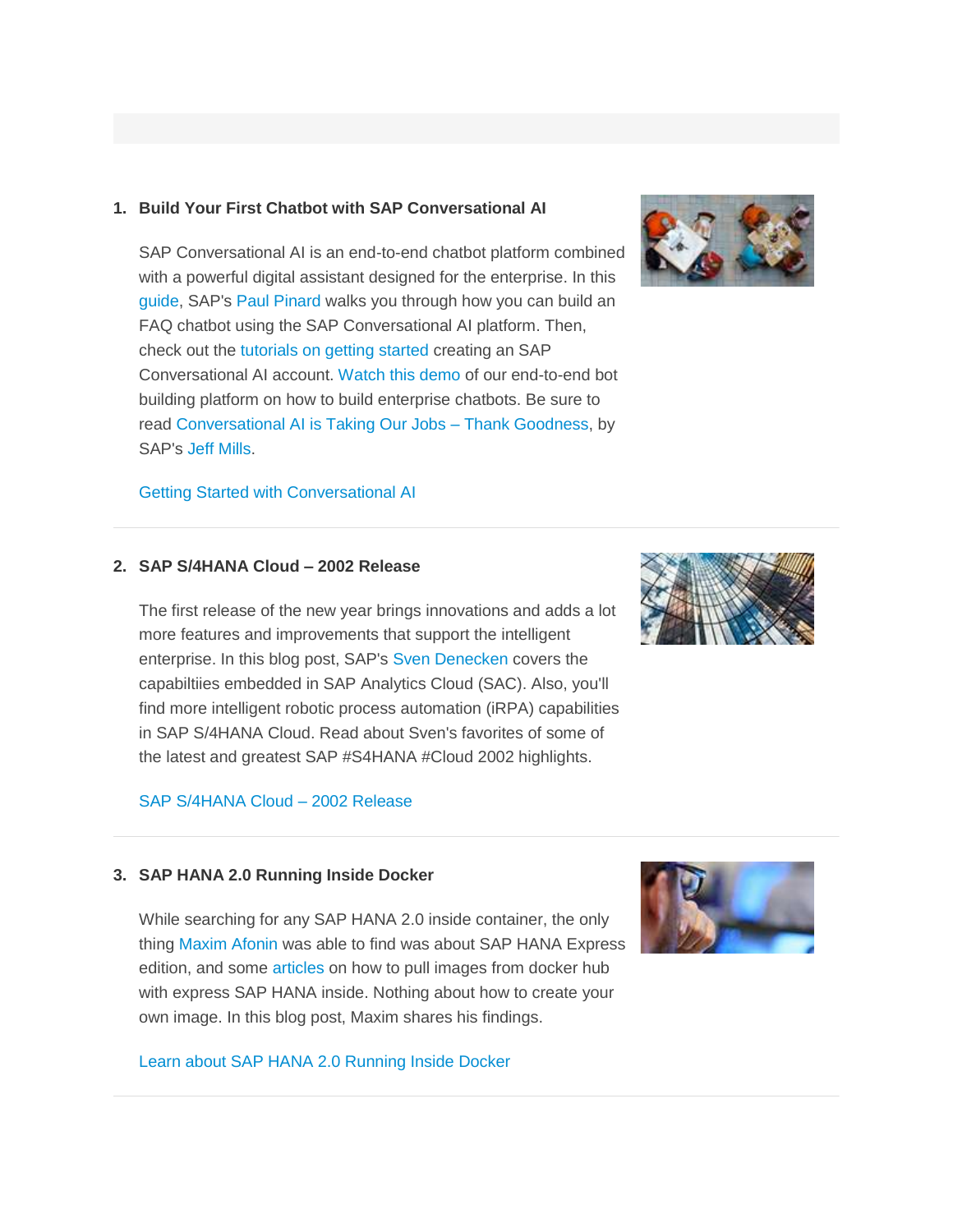#### <span id="page-2-0"></span>**4. Member of the Month - February**



Sharing your knowledge can really make a difference to the day-today work lives of other members, according to [Martijn van Foeken.](https://s4cloudae36f1aac.hana.ondemand.com/data-buffer/sap/public/cuan/link/100/50BF25DB2C3EF28BB66439B30B9416A55DA51FD0?_V_=2&_K11_=FB0FF2C36DE5D9DE1C1B60909157D4FBD151A4C7&_L54AD1F204_=c2NlbmFyaW89TUxDUEcmdGVuYW50PW15MzAwNzIzLnM0aGFuYS5vbmRlbWFuZC5jb20mdGFyZ2V0PWh0dHBzOi8vcGVvcGxlLnNhcC5jb20vZm9la2VubT9zb3VyY2U9ZW1haWwtZy1jb21tdW5pdHktbmV3c2xldHRlci1mZWIyMCZzYXAtb3V0Ym91bmQtaWQ9NTBCRjI1REIyQzNFRjI4QkI2NjQzOUIzMEI5NDE2QTU1REE1MUZEMCZzb3VyY2U9ZW1haWwtc21jLWNvbW11bml0eV92b2ljZQ&_K13_=124&_K14_=1293c11e53b1ffa4407a417735aa5022d0f0077f76541aeac627567813624d03) He's proving it by making a difference every day in the SAP Community. Martijn started the year strong, recently receiving the [Skillful Solver](https://s4cloudae36f1aac.hana.ondemand.com/data-buffer/sap/public/cuan/link/100/50BF25DB2C3EF28BB66439B30B9416A55DA51FD0?_V_=2&_K11_=F64711E63FD6E1B07B343223DDE41707B18D3B23&_L54AD1F204_=c2NlbmFyaW89TUxDUEcmdGVuYW50PW15MzAwNzIzLnM0aGFuYS5vbmRlbWFuZC5jb20mdGFyZ2V0PWh0dHBzOi8vY29tbXVuaXR5LnNhcC5jb20vcmVzb3VyY2VzL21pc3Npb25zLWJhZGdlcz9zb3VyY2U9ZW1haWwtZy1jb21tdW5pdHktbmV3c2xldHRlci1mZWIyMCZzYXAtb3V0Ym91bmQtaWQ9NTBCRjI1REIyQzNFRjI4QkI2NjQzOUIzMEI5NDE2QTU1REE1MUZEMCZzb3VyY2U9ZW1haWwtc21jLWNvbW11bml0eV92b2ljZQ&_K13_=124&_K14_=37f6a57b71224713d46eb6ee1a717ceaa332b1f6b7a96d274ec58bdad1ed8b1b) badge. Then again, he ended last year strong too, earning back-to-back Diligent Solver badges in the final quarter of 2019.

#### [Read February Member of the Month](https://s4cloudae36f1aac.hana.ondemand.com/data-buffer/sap/public/cuan/link/100/50BF25DB2C3EF28BB66439B30B9416A55DA51FD0?_V_=2&_K11_=59EC2EC490A97B7F53E1529F09EAF01FAF3A2486&_L54AD1F204_=c2NlbmFyaW89TUxDUEcmdGVuYW50PW15MzAwNzIzLnM0aGFuYS5vbmRlbWFuZC5jb20mdGFyZ2V0PWh0dHBzOi8vYmxvZ3Muc2FwLmNvbS8yMDIwLzAyLzAzL21hcnRpam4tdmFuLWZvZWtlbi1tZW1iZXItb2YtdGhlLW1vbnRoLWZlYnJ1YXJ5LTIwMjAvP3NvdXJjZT1lbWFpbC1nLWNvbW11bml0eS1uZXdzbGV0dGVyLUZlYjIwJnNhcC1vdXRib3VuZC1pZD01MEJGMjVEQjJDM0VGMjhCQjY2NDM5QjMwQjk0MTZBNTVEQTUxRkQwJnNvdXJjZT1lbWFpbC1zbWMtY29tbXVuaXR5X3ZvaWNl&_K13_=124&_K14_=7a45b716cbaf809ca85de6ec9a00db3adfad63914abd06c9ea0a4c6c88035d10)



SAP Global Marketing, Inc., 10 Hudson Yards, New York, NY 10001, United States

This e-mail may contain trade secrets or privileged, undisclosed, or otherwise confidential information. If you have received this e-mail in error, you are hereby notified that any review, copying, or distribution of it is strictly prohibited. Please inform us immediately and destroy the original transmittal. Thank you for your cooperation.

This email is sent to you by SAP Global Marketing, Inc. on behalf of the SAP Group of companies. If you would like to have more information about your Data Controller(s) please click here to contac[t webmaster@sap.com](mailto:webmaster@sap.com?subject=Information%20Request%20About%20Data%20Controller&body=Please%20let%20me%20know%20who%20my%20data%20controller%20is%20/%20Bitte%20teilen%20Sie%20mir%20mit,%20wer%20für%20meine%20Daten%20verantwortlich%20ist.)

SAP Global Marketing, Inc. hat diese E-Mail im Auftrag des SAP-Konzerns an Sie verschickt. Wenn Sie mehr darüber erfahren möchten, wer für Ihre Daten verantwortlich ist, klicken Sie bitte hier und schicken Sie eine E-